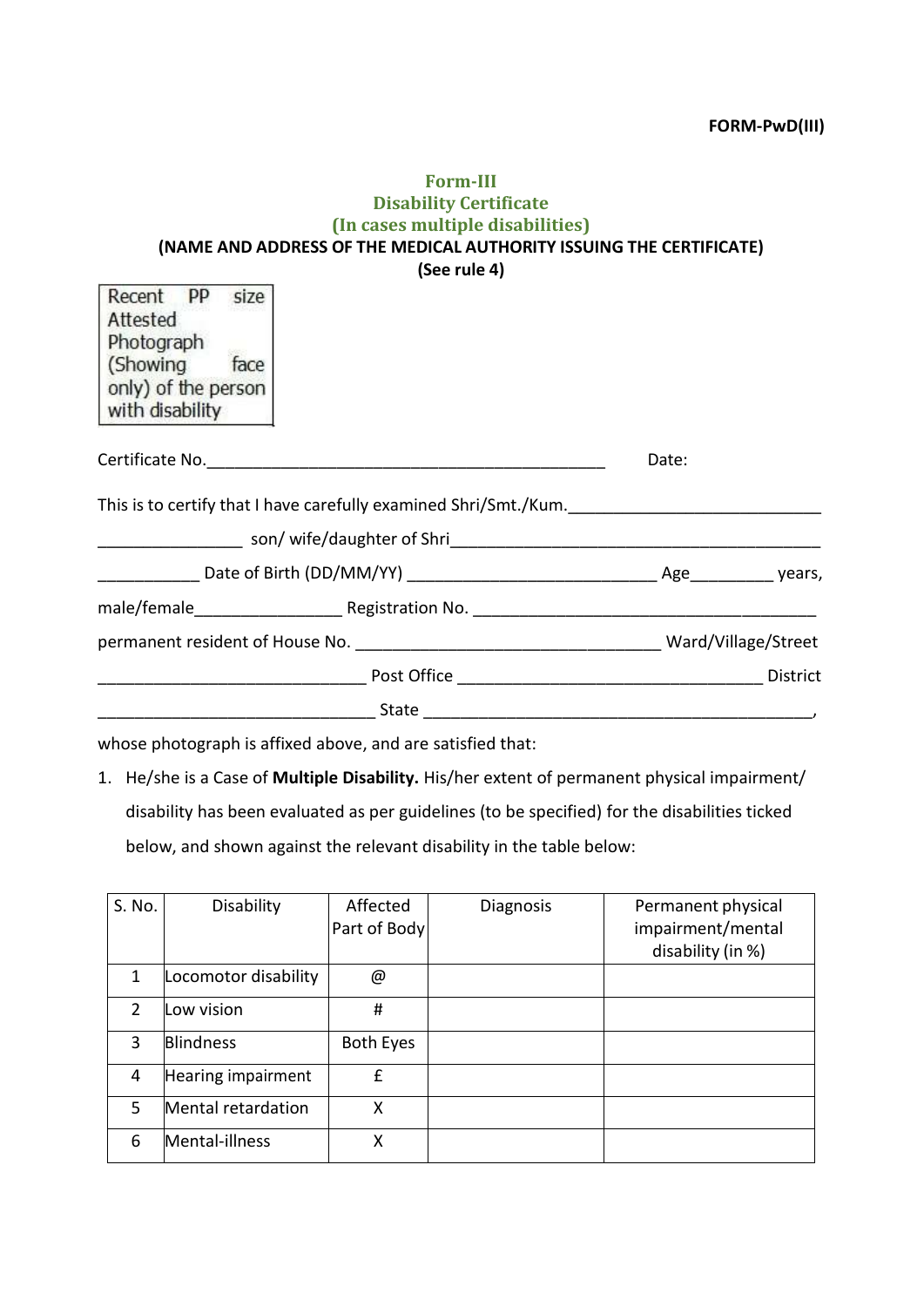2. In the light of the above, his/her overall permanent physical impairment as per guidelines

(to be specified), is as follows:

In figures: \_\_\_\_\_\_\_\_\_\_\_\_\_\_\_\_\_\_\_\_\_\_\_ percent In words: The contract of the contract of the contract of the contract of the percent 3. The above condition is progressive/ non-progressive/ likely to improve/ not likely to improve. 4. Reassessment of disability is: (i) not necessary Or (ii) is recommended/after \_\_\_\_\_\_\_\_\_\_\_ years \_\_\_\_\_\_\_\_ months, and therefore this certificate shall be valid till (DD/MM/YY) \_\_\_\_\_\_\_\_\_\_\_\_\_\_\_\_\_\_\_ **@ - e.g. Left/Right/both arms/legs # - e.g. Single eye/both eyes** 

- **£ e.g. Left/Right/both ears**
- 5. The applicant has submitted the following document as proof of residence:

| Nature of Document | Details of authority issuing certificate<br>Date of Issue |  |
|--------------------|-----------------------------------------------------------|--|
|                    |                                                           |  |

6. Signature and seal of the Medical Authority:

| Name and Seal of Member Name of Seal of Member | Name and Seal of the Chairperson |
|------------------------------------------------|----------------------------------|

Signature/Thumb impression of the person in whose favour disability certificate is. issued.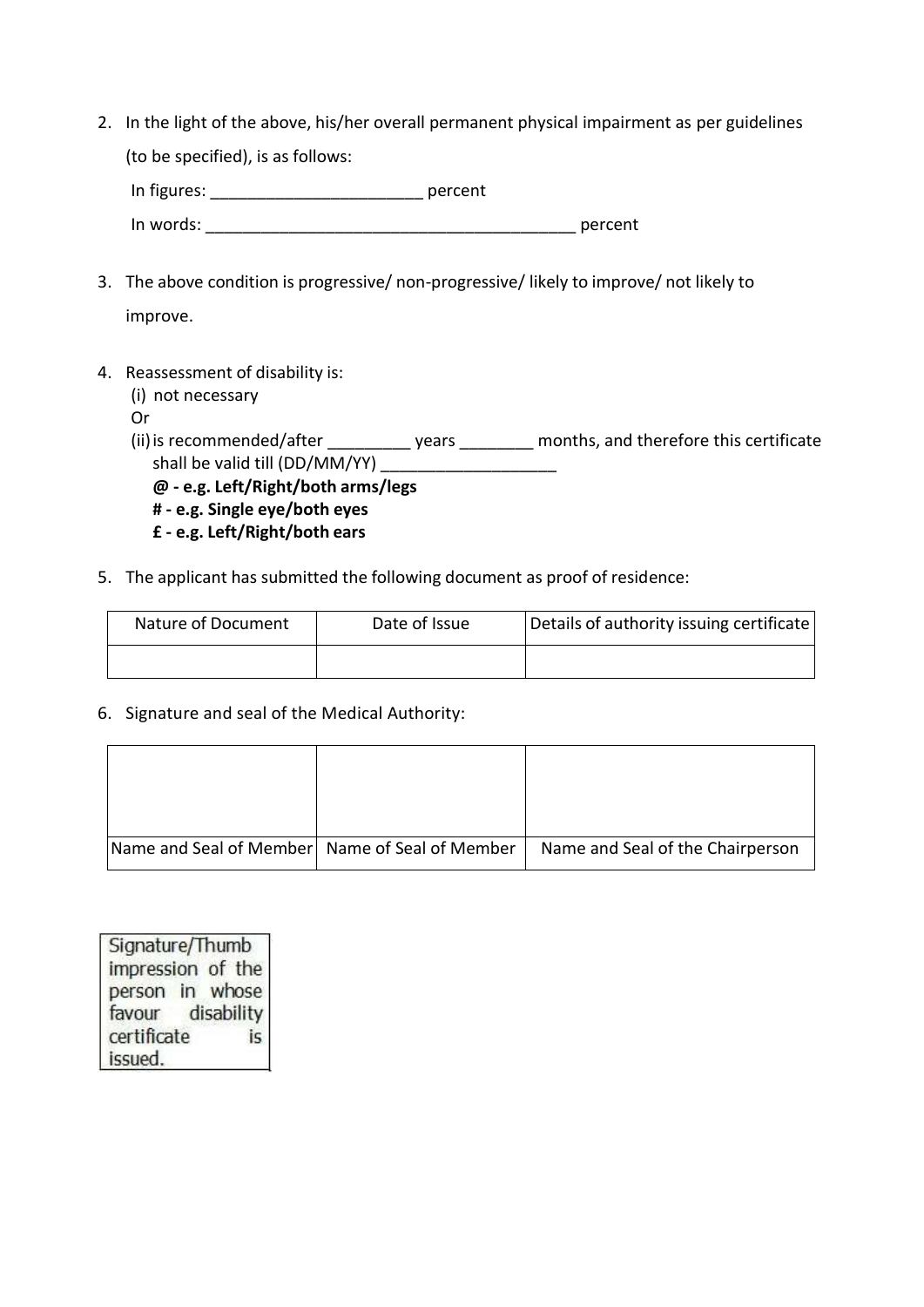| <b>Form-IV</b>                                                      |
|---------------------------------------------------------------------|
| <b>Disability Certificate</b>                                       |
| (In cases other than those mentioned in Forms II and III)           |
| (NAME AND ADDRESS OF THE MEDICAL AUTHORITY ISSUING THE CERTIFICATE) |
| (See rule 4)                                                        |

| Recent PP size<br>Attested<br>Photograph<br>(Showing<br>face<br>only) of the person<br>with disability |                                                                  |       |                 |
|--------------------------------------------------------------------------------------------------------|------------------------------------------------------------------|-------|-----------------|
|                                                                                                        |                                                                  | Date: |                 |
|                                                                                                        | This is to certify that I have carefully examined Shri/Smt./Kum. |       |                 |
|                                                                                                        |                                                                  |       |                 |
|                                                                                                        |                                                                  |       |                 |
|                                                                                                        |                                                                  |       |                 |
|                                                                                                        |                                                                  |       |                 |
|                                                                                                        |                                                                  |       | <b>District</b> |
|                                                                                                        |                                                                  |       |                 |

whose photograph is affixed above, and am satisfied that he/she is a case of disability.

1. His/her extent of percentage of physical impairment/disability has been evaluated as per guidelines (to be specified) and is shown against the relevant disability in the table below:

| S. No.        | Disability           | Affected<br>Part of Body | Diagnosis | Permanent physical<br>impairment/mental<br>disability (in %) |
|---------------|----------------------|--------------------------|-----------|--------------------------------------------------------------|
| 1             | Locomotor disability | @                        |           |                                                              |
| $\mathcal{P}$ | ow vision.           | #                        |           |                                                              |
| $\mathbf{3}$  | <b>Blindness</b>     | <b>Both Eyes</b>         |           |                                                              |
| 4             | Hearing impairment   | £                        |           |                                                              |
| .5            | Mental retardation   | Χ                        |           |                                                              |
| 6             | Mental-illness       | Χ                        |           |                                                              |

(Please strike out the disabilities which are not applicable.)